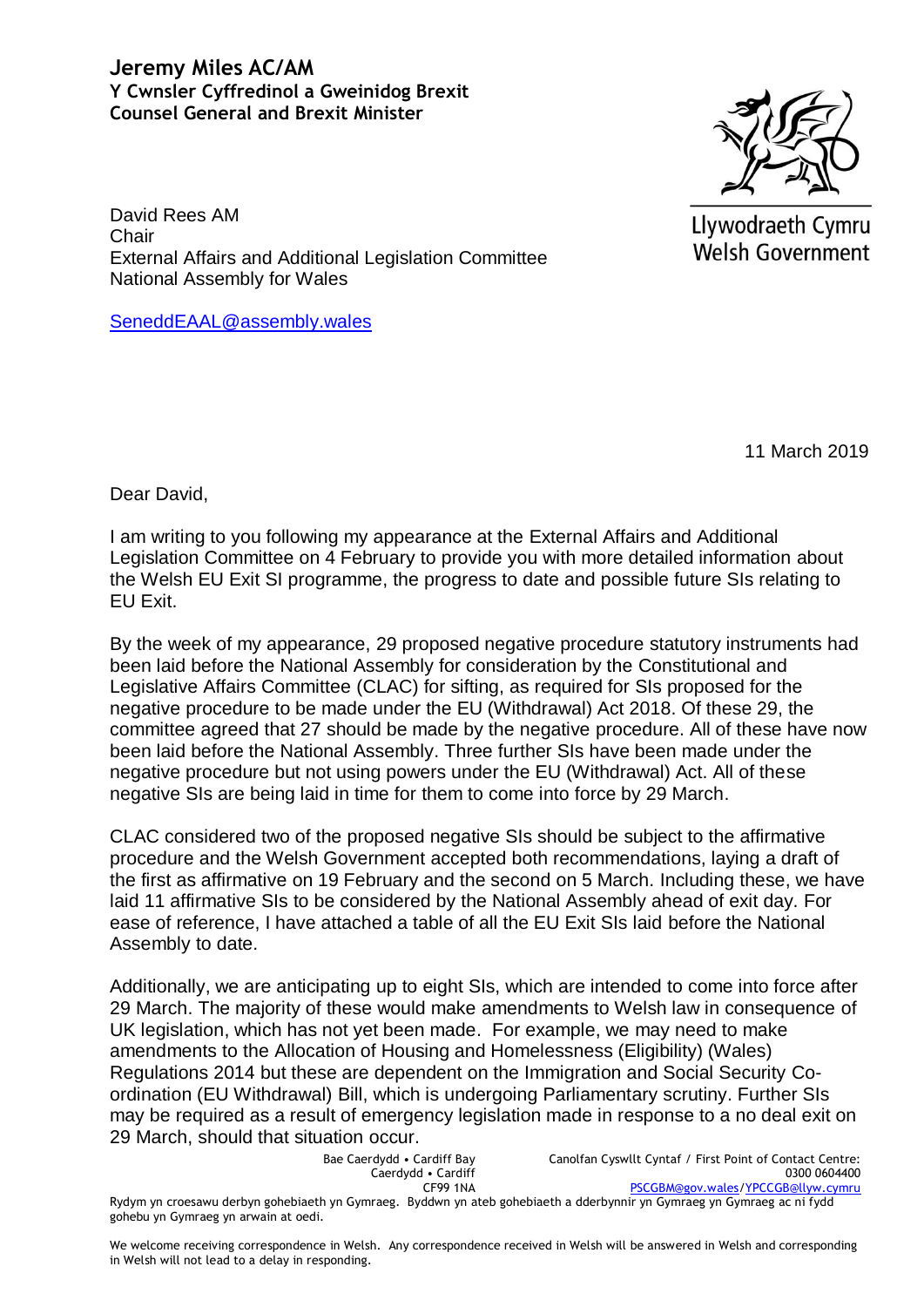The remainder of the SIs are unrelated to UK legislation currently in Parliament and will come into force after exit day as their provisions do not need to take effect until a later date. We are endeavouring to lay these at the earliest opportunity to enable scrutiny of the complete picture of EU Exit SIs.

I hope this information is of use to the committee in providing a more detailed context for your consideration.

I am copying this letter to Mick Antoniw AM, chair of the Constitutional and Legislative Affairs Committee.

Yours sincerely,

**Jeremy Miles AM** Y Cwnsler Cyffredinol a Gweinidog Brexit Counsel General and Brexit Minister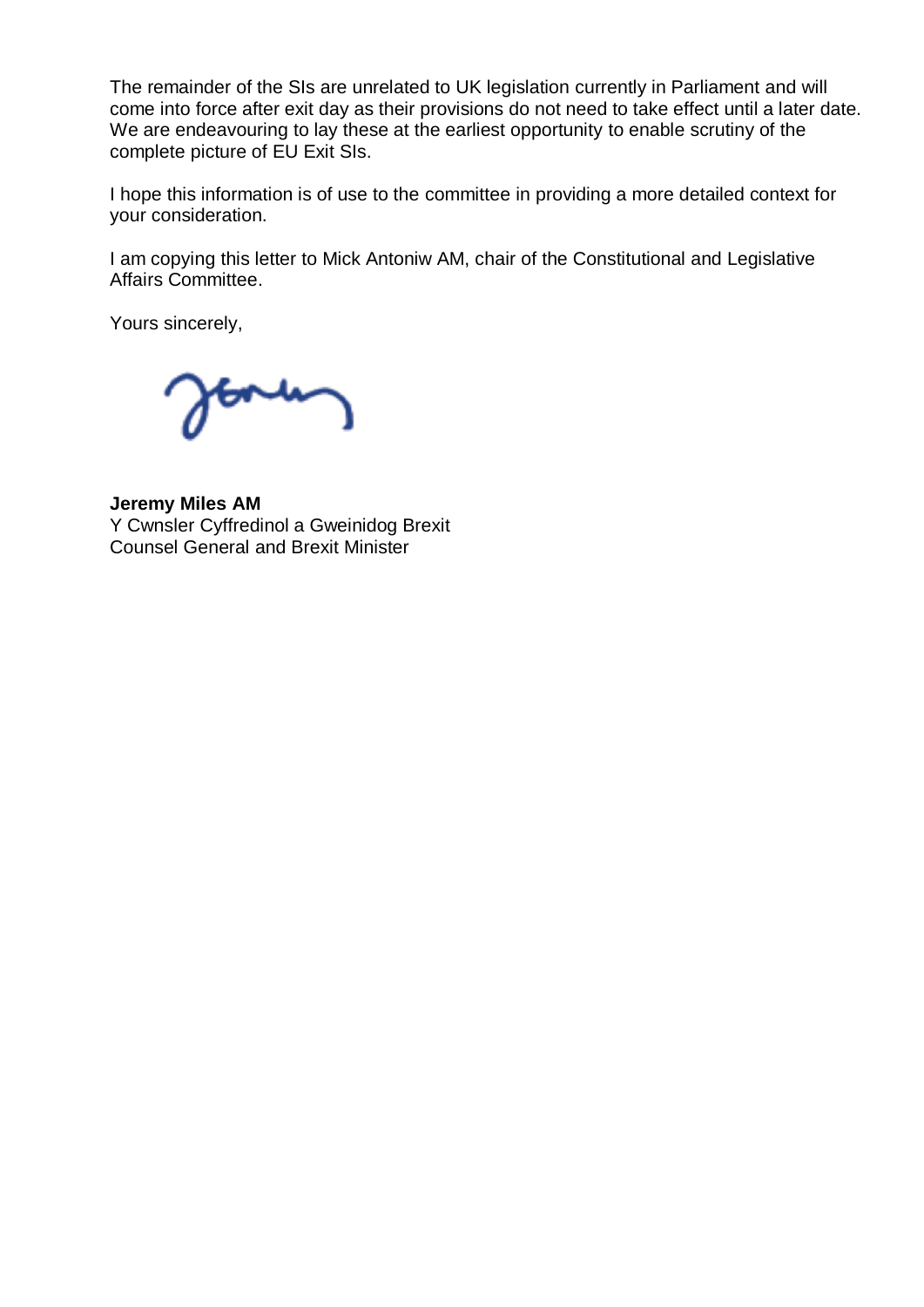## **List of Welsh EU Exit Statutory Instruments Laid in the National Assembly to date**

## **Negative Procedure**

| 1.   | The Elections (Wales) (Amendment) (EU Exit) Regulations 2019                      |
|------|-----------------------------------------------------------------------------------|
| 2.   | The Environmental Damage (Prevention and Remediation) (Wales) (Amendment)         |
|      | (EU Exit) Regulations 2019                                                        |
| 3.   | The Environmental Noise (Wales) (Amendment) (EU Exit) Regulations 2019            |
| 4.   | The Equality Act 2010 (Statutory Duties) (Wales) (Amendment) (EU Exit)            |
|      | Regulations 2019                                                                  |
| 5.   | The Animal By-Products and Transmissible Spongiform Encephalopathies              |
|      | (Miscellaneous Amendments) (Wales) (EU Exit) Regulations 2019                     |
| 6.   | The Livestock (Records, Identification and Movement) (Miscellaneous               |
|      | Amendments) (Wales) (EU Exit) Regulations 2019                                    |
| 7.   | The Radioactive Contaminated Land (Modification of Enactments) (Wales)            |
|      | (Amendment) (EU Exit) Regulations 2019                                            |
| 8.   | The Flood and Water (Amendments) (England and Wales) (EU Exit) Regulations        |
|      | 2019                                                                              |
| 9.   | The Environmental Assessment of Plans and Programmes and the Environmental        |
|      | Impact Assessment (Miscellaneous Amendment) (Wales) (EU Exit) Regulations         |
|      | 2019                                                                              |
|      | 10. The Service Charges (Consultation Requirements) (Wales) (Amendment) (EU Exit) |
|      | <b>Regulations 2019</b>                                                           |
| 11.1 | The Zoonotic Disease Eradication and Control (Amendment) (Wales) (EU Exit)        |
|      | Regulations 2019                                                                  |
|      | 12. The Exotic Diseases in Animals (Miscellaneous Amendments) (Wales) (EU Exit)   |
|      | Regulations 2019                                                                  |
|      | 13. The Equine Identification (Wales) (Amendment) (EU Exit) Regulations 2019      |
|      | 14. The Nutrition (Miscellaneous Amendments) (Wales) (EU Exit) Regulations 2019   |
| 15.  | The Trade in Animals and Related Products (Amendment) (Wales) (EU Exit)           |
|      | Regulations 2019                                                                  |
|      | 16. The Learner Travel (Wales) (Amendment) (EU Exit) Regulations 2019             |
|      | 17. The Air Quality Standards (EU Exit) (Wales) Regulations 2019                  |
|      | 18. The Food and Feed Hygiene and Safety (Miscellaneous Amendments) (Wales)       |
|      | (EU Exit) Regulations 2019                                                        |
|      | 19. The Food and Feed Regulated Products (Miscellaneous Amendments) (Wales)       |
|      | (EU Exit) Regulations 2019                                                        |
|      | 20. The Waste (Wales) (Miscellaneous Amendments) (EU Exit) Regulations 2019       |
| 21.  | The Fisheries and Marine Management (Amendment) (Wales) (EU Exit)                 |
|      | <b>Regulations 2019</b>                                                           |
| 22.  | The Food Standards and Labelling (Miscellaneous Amendments) (Wales) (EU Exit)     |
|      | <b>Regulations 2019</b>                                                           |
| 23.  | The Genetically Modified Organisms (Deliberate Release and Transboundary          |
|      | Movement) (Miscellaneous Amendments) (Wales) (EU Exit) Regulations 2019           |
| 24.  | The Local Government Finance (Amendment) (EU Exit) (Wales) Regulations 2019       |
| 25.  | The Marketing of Seeds and Plant Propagating Material (Miscellaneous              |
|      | Amendments) (Wales) (EU Exit) Regulations 2019                                    |